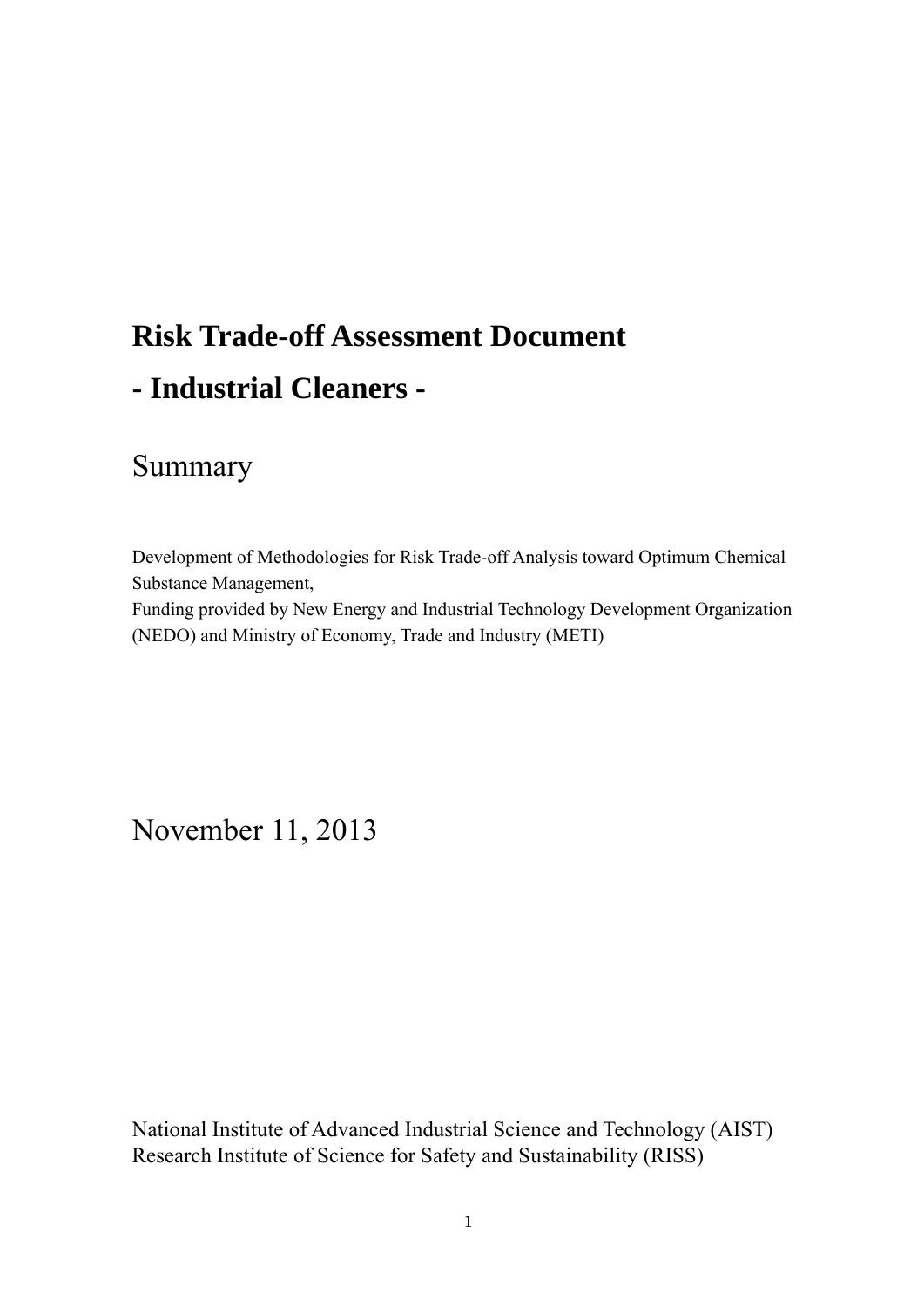This risk tradeoff assessment report was prepared by the Research Institute of Science for Safety and Sustainability (RISS) at the National Institute of Advanced Industrial Science and Technology (AIST). The funding of this research project, "Methodologies for Risk Trade-off Analysis toward Optimum Chemical Substance Management", was provided by the New Energy and Industrial Technology Development Organization (NEDO) and Ministry of Economy, Trade and Industry (METI) in Japan.

| Authors         |             |
|-----------------|-------------|
| Hideo Kajihara  | <b>AIST</b> |
| Atsuo Kishimoto | <b>AIST</b> |
| Kazuya Inoue    | <b>AIST</b> |
| Yuriko Ishikawa | <b>AIST</b> |
| Masashi Gamo    | <b>AIST</b> |
| Bin-Le Lin      | <b>AIST</b> |
|                 |             |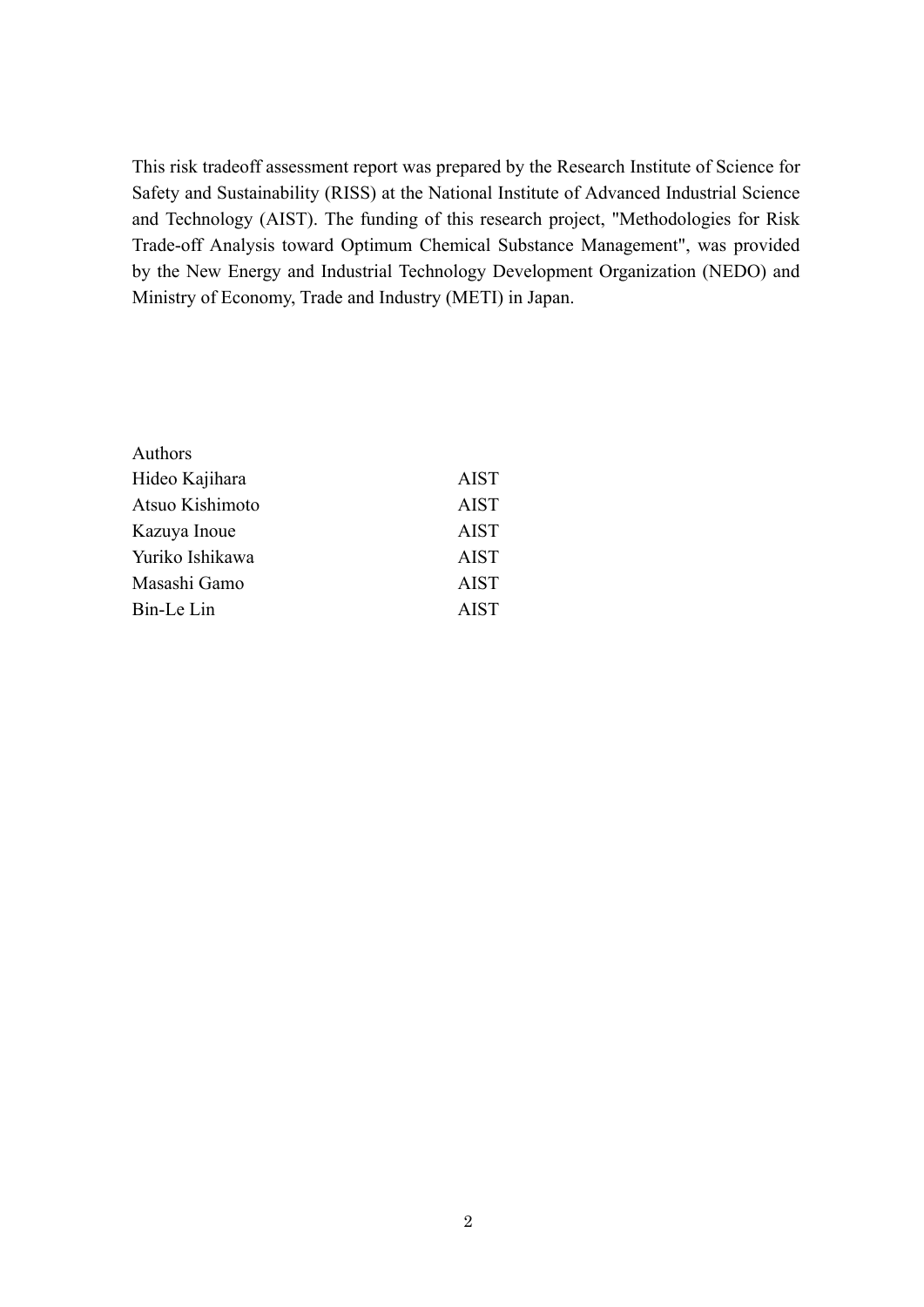#### **1. Introduction**

#### **1.1 Objective of the Assessment**

As businesses make voluntary efforts to mitigate the emission of targeted substances (with concerns for their hazardousness) by substitution with non-targeted substances, it has become evident that, in undergoing such a substitution, there is no method or index with which to assess whether the risk is actually mitigated, or whether the cost entailed in taking such measures is worthwhile. This assessment aims to present methods that explain to various stakeholders the legitimacy of businesses substituting substances as a voluntary measure, and assesses the hazardousness of industrial cleaners, an area in which substitution has been widely occurring.

#### **1.2 Assessment Scenario**

Analysis of tendencies in emission mitigation measures for chlorinated-type cleaners revealed that the "substitution of cleaners and solvents" was the greatest measure taken, in terms of the number of cases and amount of mitigated emissions, followed by an "improvement of operation (improvement of recovery rate, etc.)." The majority of substances substituted were hydrocarbon type and aqueous type, followed by semi-aqueous type cleaners. Therefore, the analysis scenarios for this assessment included the substitution of hydrocarbon type substances from chlorinated-type cleaners and to aqueous type from chlorinated-type. A non-substitution scenario was also used as a point of comparison in which, instead of substitution, a cleaner recovery unit was implemented as a mitigation measure.

Trichloroethylene and dichloromethane were selected for the assessment as substituted substances, as both occupy a majority in chlorinated-type cleaners used today. The assessed substances selected for substitution were n-decane (as a hydrocarbon type cleaner based on the volume of its sales and its boiling point data), and alcohol ethoxylate (AE) (as a aqueous type cleaner frequently used as a surfactant in commonly used alkaline-based cleaners).

Detailed risk assessments have already been published for trichloroethylene and dichloromethane, and it is known that both carcinogenic and non-carcinogenic risks for both substances are not at a level that would raise concerns. It should be noted, that scenarios in this report use chlorinated-type cleaners, which do not have an alarming level of risk, which is why there is a great need to scrutinize the risk trade-off and cost effectiveness of substitution of these products.

#### **2. Changes in Environmental Emissions**

Changes in emissions for each targeted cleaner ingredient, after being substituted or recovered were calculated using the emission estimation formula for cleaners constructed in the "Emission Scenario Document on Industrial Cleaners"(NEDO, 2010). The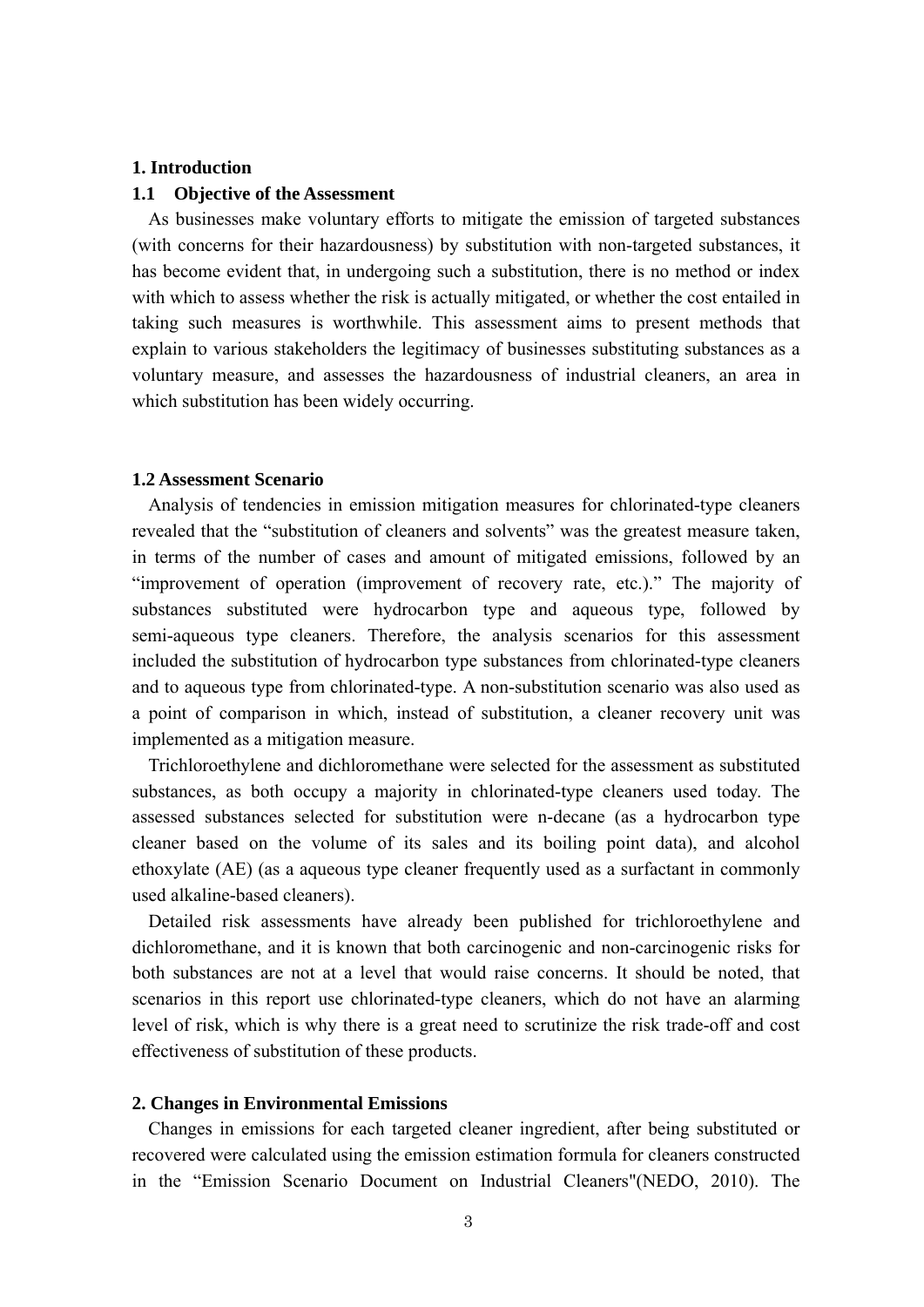cleaning process characterization parameter values needed for the estimation were determined using data from cleaning cases. In scenarios 5 and 6, where a recovery unit was installed, the emission of the detergent was assumed to decrease by 65%.

The data in table 1 show the changes in emissions for each scenario, including products used for purposes other than as industrial cleaners. The emissions from chlorinated-type cleaners used for cleaning purposes were assumed to be zero after substitution. Both cleaner-oriented emissions of trichloroethylene and dichloromethane before substitution were calculated to be 14,244 (t/year) and 19,513 (t/year), respectively, by using values from the PRTR emission estimations (METI, 2007) for the used amount of chlorinated-type cleaners and from data reported in the Hazardous Air Pollutants Voluntary Management Report provided by each industry organization for the emissions coefficient. The emission of n-decane before substitution was calculated by multiplying the VOC emission with the composition ratio, and the emission of AE before substitution was taken from the PRTR emission data (2005 fiscal year's values).

|                                                                      | $\cdots$ , $\cdots$ ,               |               |                           |           |
|----------------------------------------------------------------------|-------------------------------------|---------------|---------------------------|-----------|
|                                                                      |                                     | <b>Before</b> | After                     |           |
|                                                                      |                                     |               | Substitution Substitution | Amount of |
| Scenario                                                             | Substance                           | (Before       | (After)                   | Change    |
|                                                                      |                                     | Measures)     | Measures)                 |           |
| $(1)$ From                                                           | trichloroethylene Trichloroethylene | 14,854        | 610                       | $-14,244$ |
| to n-decane                                                          | n-Decane                            | 119,049       | 130,143                   | $+11,094$ |
| From dichloromethane Dichloromethane<br>(2)                          |                                     | 31,909        | 12,396                    | $-19,513$ |
| to n-decane                                                          | n-Decane                            | 119,049       | 125,260                   | $+6,211$  |
| (3) From trichloroethylene Trichloroethylene                         |                                     | 14,854        | 610                       | $-14,244$ |
| to AE                                                                | AЕ                                  | 19,700        | 19,724                    | $+24$     |
| From dichloromethane Dichloromethane<br>(4)                          |                                     | 31,909        | 12,396                    | $-19,513$ |
| to AE                                                                | АE                                  | 19,700        | 19,713                    | $+13$     |
| 5) Recovery Unit Installed Trichloroethylene<br>on trichloroethylene |                                     | 14,854        | 5,595                     | $-9,259$  |
| 6 Recovery Unit Installed Dichloromethane<br>on dichloromethane      |                                     | 31,909        | 19,226                    | $-12,683$ |

Table 1 Estimation of changes in emissions after substitution of cleaner (national, 2005, t/year)

## **3. Changes in Distribution of Concentration in Environment**

### **3.1 Estimation of Distribution of Atmospheric Concentration**

Changes in the atmospheric exposure concentration of substituted and substituting substances, and secondary products from the four scenarios were estimated using an atmospheric model ADMER-PRO. Figures 1 and 2 show the geographic distribution of the amount of change in the substituted substances, substituting substances, and the annual average concentration of ozone from a baseline scenario, together with a population distribution against the changes in concentration for scenarios 1 and 2, respectively.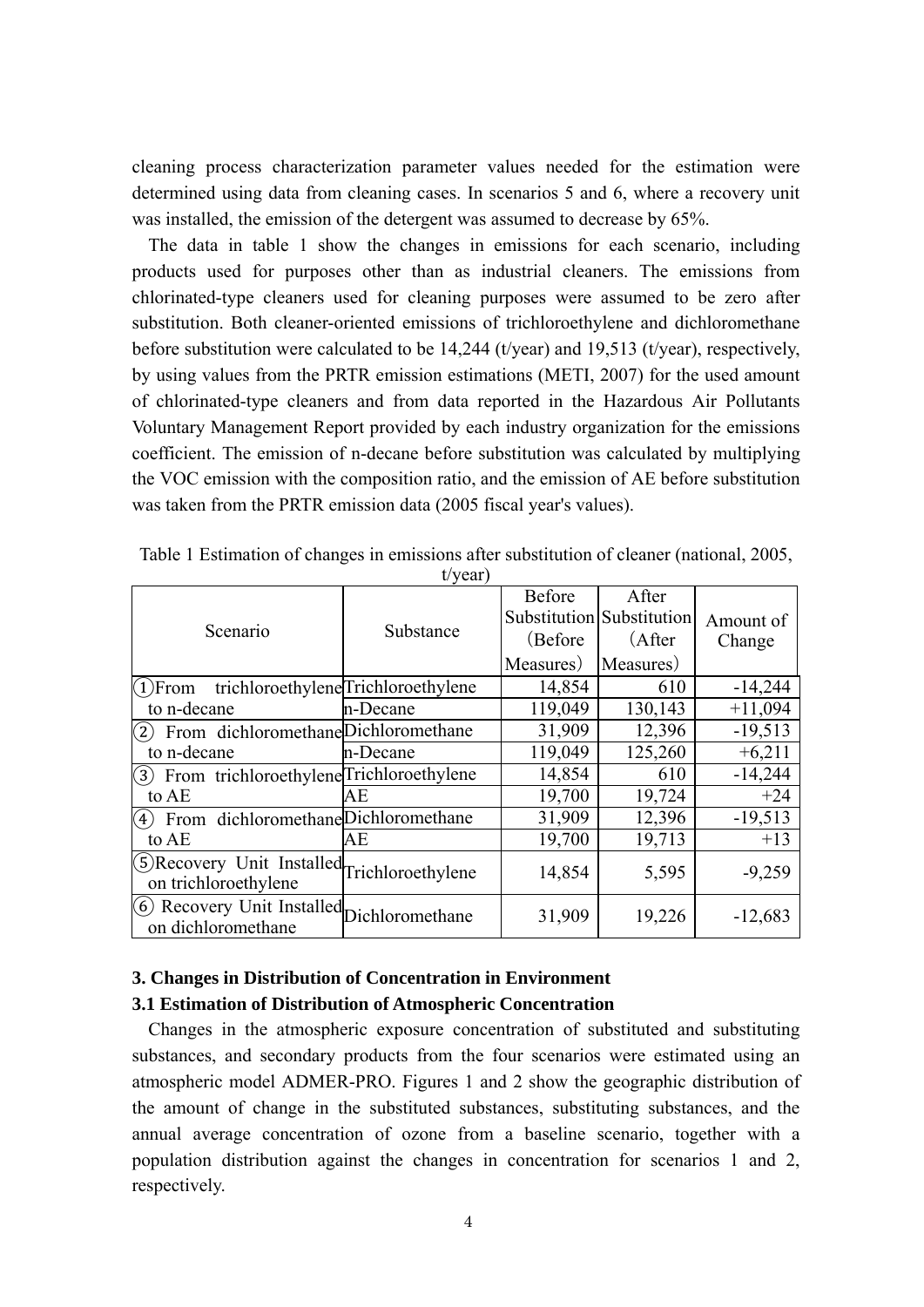



Fig. 2 Geographical and population distribution of annual average concentration change of each substance in scenario 2 (substitution from dichloromethane to n-decane).

Concentration of ozone decreases along with a decrease in the substituted substances by substitution in figure 1, but the ozone concentration increases as the substituted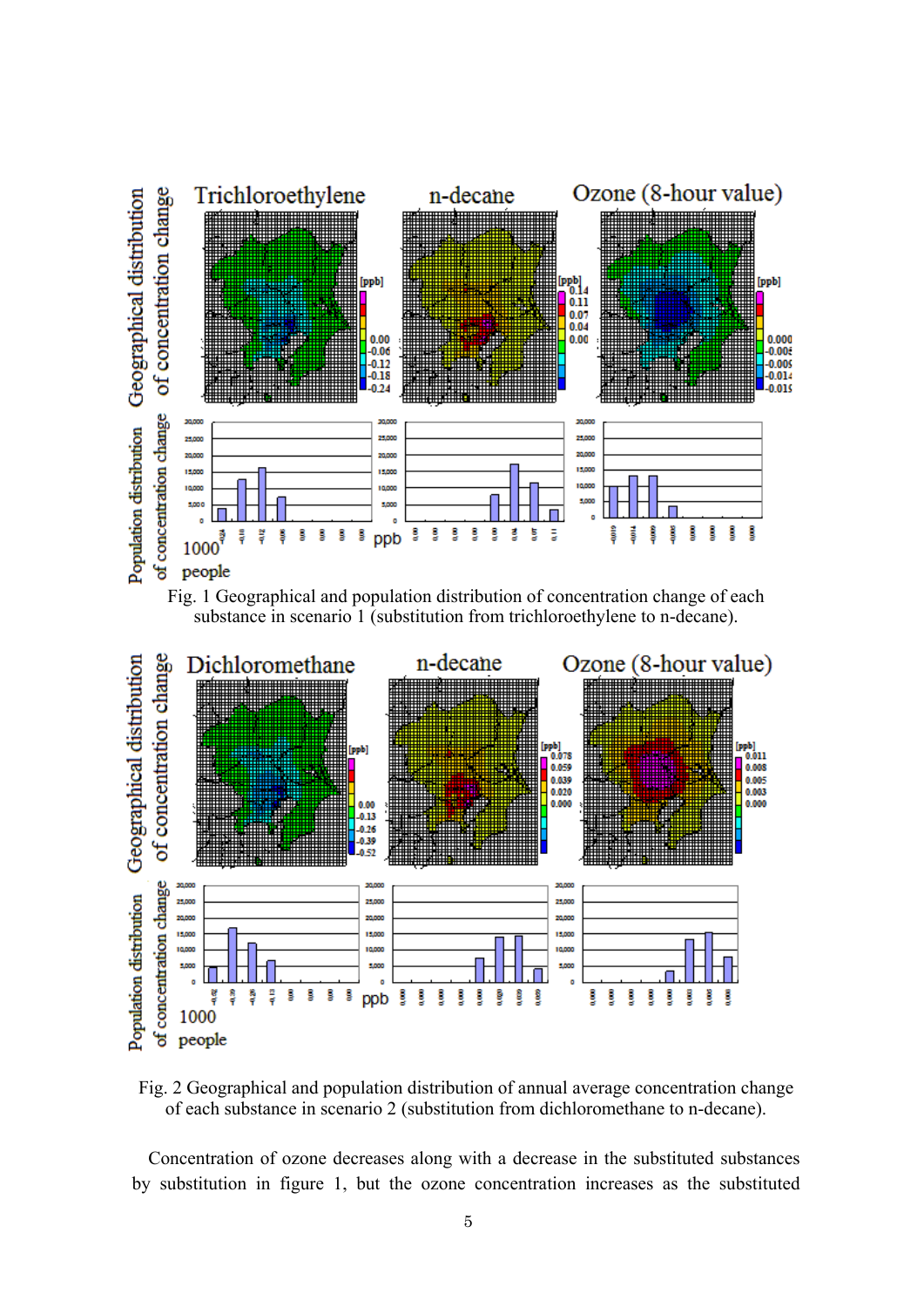substance decreases in figure 2. The ozone concentration shows different trends in scenarios 1 and 2 because scenario 1 had been substituted with a substance with lower ozone formation potential, while scenario 2 has been substituted with a substance with a higher ozone formation potential.

Table 2 gives the calculated results for the amount of change from the baseline scenario in population-weighted average concentration (annual average) for the entire Kanto region in scenarios 1 to 4. Changes in concentration in both the substituted and substituting substances are large in all scenarios, but the concentration change in ozone is at a level that cannot be ignored in all scenarios, except in scenario 4.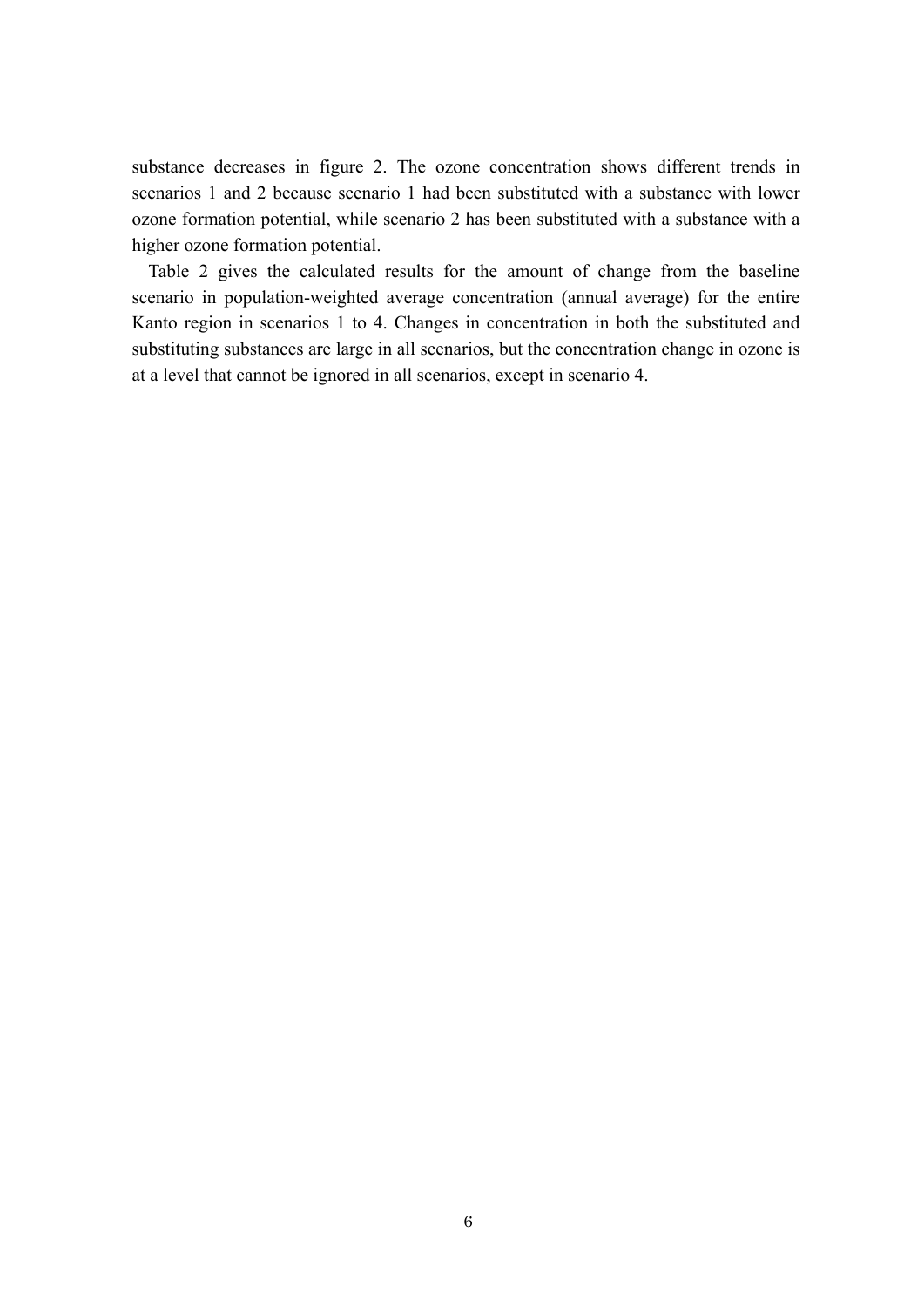Table 2 Amount of change (left of dotted line) and rate of change (right of dotted line) of population weighted average concentration (annual average) for the Kanto region, estimated for each scenario.

|                                    | Substitution from                           |                            | Substitution from $\sqrt{3}$<br>$\circled{2}$      |       | Substitution from $(4)$ Substitution from               |  |                                        |          |
|------------------------------------|---------------------------------------------|----------------------------|----------------------------------------------------|-------|---------------------------------------------------------|--|----------------------------------------|----------|
|                                    | trichloroethylene to                        |                            | dichloromethane to                                 |       | trichloroethylene to                                    |  | dichloromethane to                     |          |
|                                    | n-decane                                    |                            | n-decane                                           |       | AE                                                      |  | АE                                     |          |
| Trichloro <sup>1</sup><br>ethylene | $-0.1119$ ppb<br>$(-0.6014\mu\text{g/m}^3)$ | $-93.5%$                   |                                                    |       | $-0.1119$ ppb<br>$(-0.6014\mu\text{g/m}^3)$<br>$-93.5%$ |  |                                        |          |
| Dichloro<br>methane                |                                             |                            | $-0.2514$ ppb<br>$(-0.8734 \mu g/m^3)$<br>$-62.9%$ |       |                                                         |  | $-0.2514$ ppb<br>$(-0.8734 \mu g/m^3)$ | $-62.9%$ |
| n-decane                           | +0.0629ppb<br>$(+0.366\mu\text{g/m}^3)$     | 6.76%                      | +0.0365ppb<br>(+0.2124 $\mu$ g/m <sup>3</sup> )    | 3.93% |                                                         |  |                                        |          |
| Ozone<br>(8-hour<br>value)         | $-0.0105$ ppb<br>$(-0.0206 \mu g/m^3)$      | $-0.0315$<br>$\frac{0}{0}$ | +0.0060ppb<br>$(+0.012 \mu g/m^3)$                 |       | $\left  0.018\% \right $ -0.0210ppb -62.9%              |  | 0ppb<br>$(0\mu g/m3)$                  | 0%       |

#### **3.2 Estimation of Distribution of Concentration in River Water**

Changes in AE concentration in river water were estimated for scenarios 3 and 4. Based on the estimated results of the emission change, and using a river water concentration estimation model AIST-SHANEL, AE concentrations in class A rivers in Kanto were estimated monthly, per square kilometer, for the year 2005.

Figure 3 shows the difference from the baseline (current state) of AE national average concentration in scenario 3. In scenario 3, the concentration exceeds 100 μg/L in parts of the upper tributaries of each river and the lower streams of the Ara and Tsurumi Rivers, but was mostly below 0.1 μg/L. In scenario 4, the concentration exceeded 100 μg/L in the upper tributaries of each river, but was below 0.1 μg/L in other parts.

Tables 3 and 4 list the rate of change of the average AE concentration in the rivers (geometric average) against the baseline scenario in scenarios 3 and 4. The rate of concentration change was high in scenario 3, where it was 4.6% for the Tama River and 3.0% in the Sagami River, but in scenario 4 it was high at 3.1% in the Tama River but less than 1% for other rivers.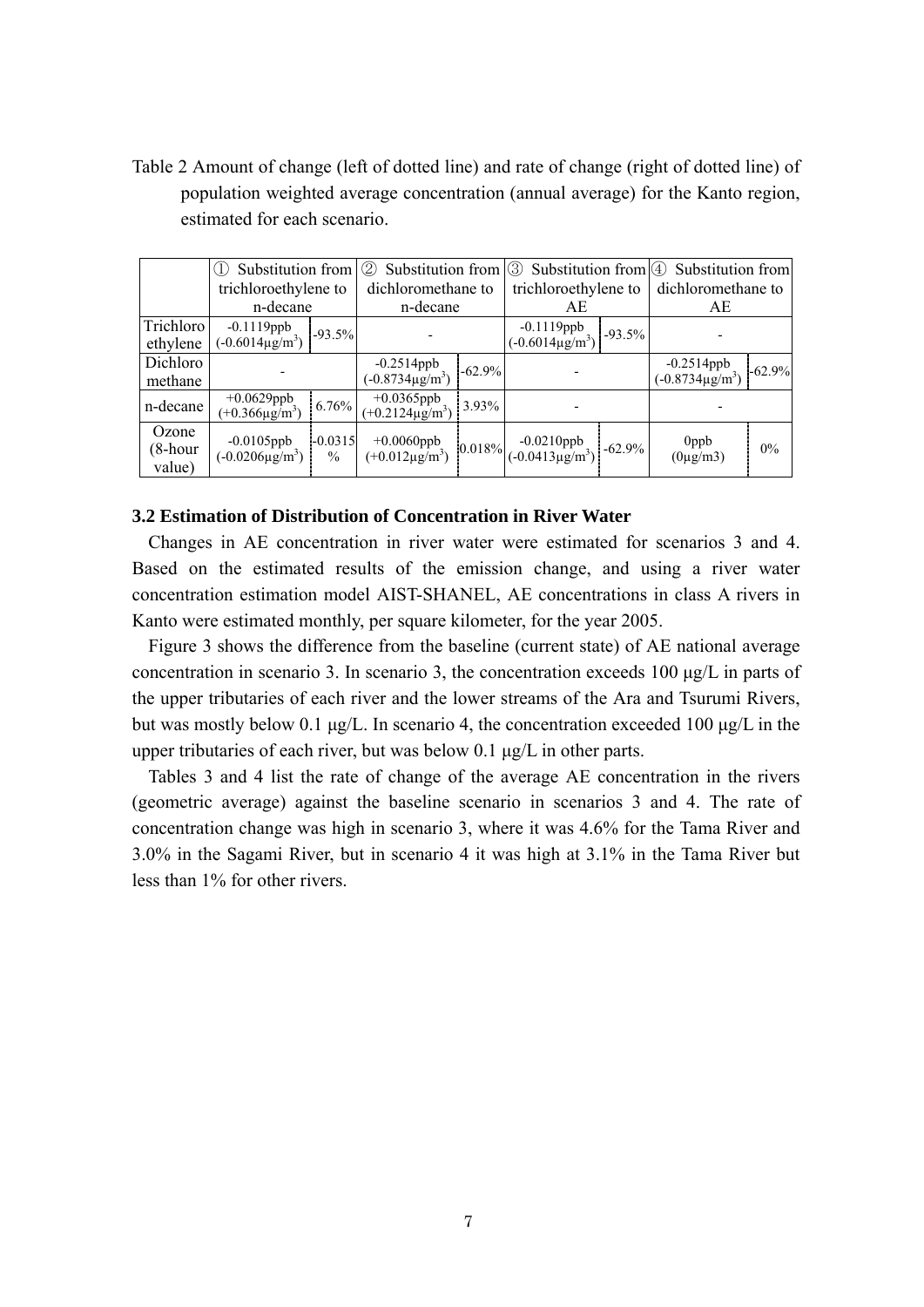

Fig. 3 Distribution of differences compared to the baseline scenario of AE concentration in rivers in scenario 3

Table 3 Geometric average concentration of AE (μg/L) and rate of concentration change in scenario 3

| River name    | Current state of AE | Trichloroethylene<br>substitution | Trichloroethylene<br>substitution       |
|---------------|---------------------|-----------------------------------|-----------------------------------------|
|               | Geometric average   | Geometric average                 | Rate of concentration<br>change $(\% )$ |
| Kuji River    | 6.49                | 6.49                              | 0.00                                    |
| Tone River    | 8.57                | 8.59                              | 0.14                                    |
| Naka River    | 4.47                | 4.48                              | 0.09                                    |
| Ara River     | 10.96               | 11.02                             | 0.55                                    |
| Tama River    | 8.44                | 8.83                              | 4.62                                    |
| Tsurumi River | 62.55               | 63.03                             | 0.76                                    |
| Sagami River  | 5.49                | 5.65                              | 2.95                                    |

Table 4 Geometric average concentration of AE (μg/L) and rate of concentration change in scenario 4

| River name    | Current state of AE | Dichloromethane<br>substitution | Dichloromethane<br>substitution         |
|---------------|---------------------|---------------------------------|-----------------------------------------|
|               | Geometric average   | Geometric average               | Rate of concentration<br>change $(\% )$ |
| Kuji River    | 6.49                | 6.51                            | 0.30                                    |
| Tone River    | 8.57                | 8.58                            | 0.11                                    |
| Naka River    | 4.47                | 4.48                            | 0.12                                    |
| Ara River     | 10.96               | 10.99                           | 0.29                                    |
| Tama River    | 8.44                | 8.70                            | 3.10                                    |
| Tsurumi River | 62.55               | 62.90                           | 0.55                                    |
| Sagami River  | 5.49                | 5.50                            | 0.30                                    |

#### **4. Changes in Risk to Human Health**

A profile of the hazard of each chemical substance in relation to the effect on human health was organized, assuming inhalation exposure via atmosphere. For n-decane, the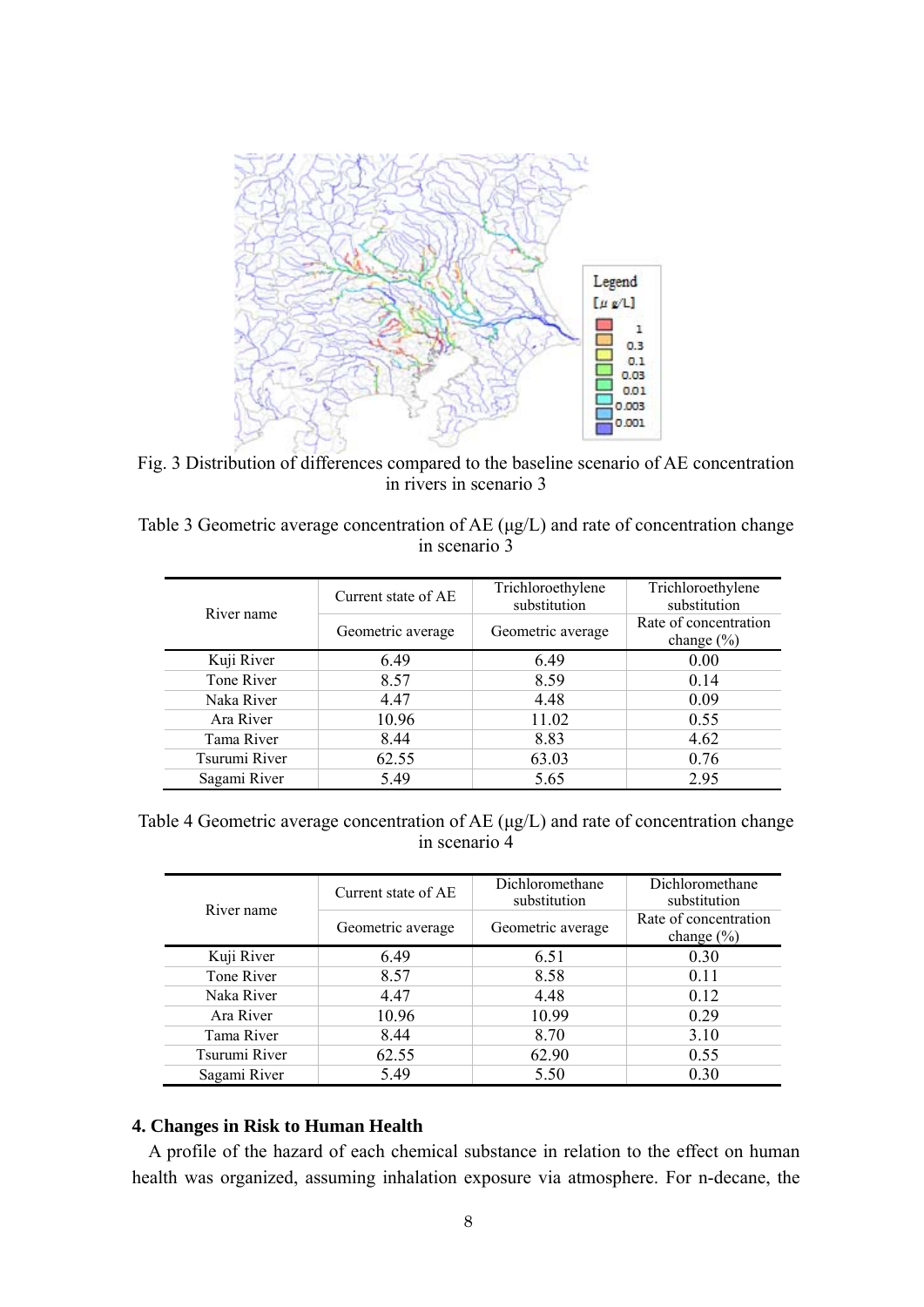human health risk and its increment by the inhalation of outside air was considered negligible.

Based on the estimated concentration distribution of the substituted and substituting substances, secondary products in the atmosphere, and changes in human health risk were estimated as an increase and decrease in cases of carcinogenesis and number of deaths by ozone. The following equations were used to estimate the number of carcinogenesis cases by inhalation exposure to trichloroethylene and dichloromethane, and the number of cases that shortened life expectancy due to inhalation exposure to ozone.

- ・*Number of carcinogenic cases by exposure to trichloroethylene and dichloromethane*   $(yr)$  = unit risk of each of the substances  $\times$  population during nighttime  $\times$ *population weighted average of annual average concentration of each substance÷70 (yr)*
- ・*Number of cases that shortened life expectancy by exposure to ozone (/yr) = rise in death rate per unit concentration × number of annual baseline deaths (/yr)×weighted average of number of baseline deaths for annual average ozone 8 hour concentration*

Table 5 gives the estimated results. The number of deaths by ozone increases in scenario 2, implying the possibility that a risk trade-off is occurring.

|          | $   -$             |                          |
|----------|--------------------|--------------------------|
| Scenario | Fluctuation in     | Fluctuation in number of |
|          | Carcinogenic cases | deaths due to Ozone      |
|          | (Case / Year)      | (Case / year)            |
|          | $-0.014$           | $-0.40$                  |
|          | $-0.00075$         | $+0.36$                  |
| 3        | $-0.014$           | $-1.05$                  |
| 4        | $-0.00075$         | 0.00000                  |
| 5        | $-0.0090$          | $-0.68$                  |
| 6        | $-0.00048$         | 0.00000                  |

Table 5 Change in estimated human health risk for each substitution scenario (Kanto  $R$ egion)

A change in Quality Adjusted Life Year (QALY) for the effect on the liver and kidneys by the substitution of trichloroethylene and dichloromethane with n-decane was calculated using a developed hazardousness inference algorithm. Vinyl chloride and cadmium were used as reference substances for their effect on the liver and kidneys, respectively. Tables 6 and 7 list the change in atmospheric concentration of trichloroethylene in scenario 1 and the estimated risk (QALY) against the change in atmospheric concentration of dichloromethane in scenario 2, respectively. Regardless of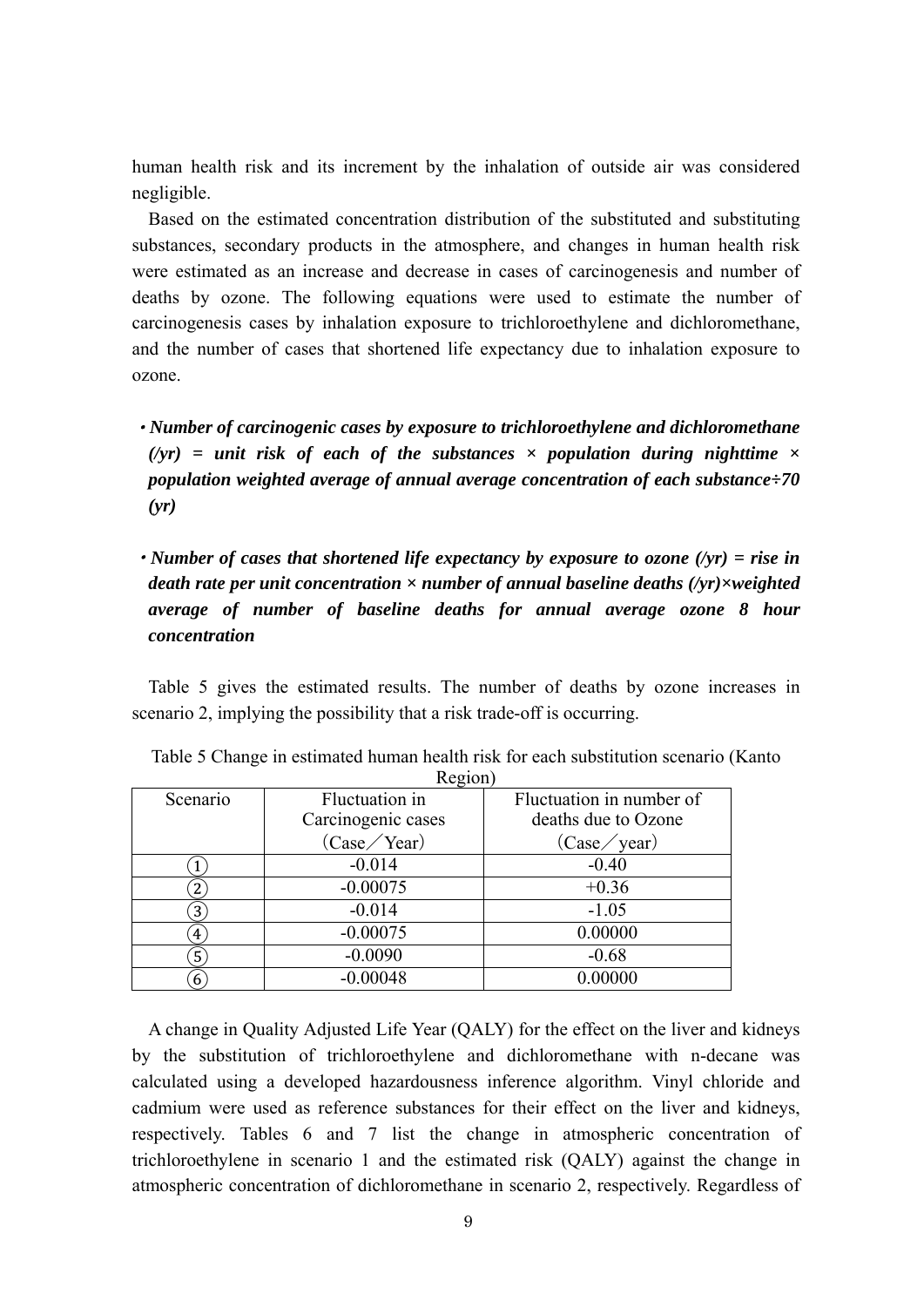substitution, it was shown that the absolute value of risk against the effect on the liver and kidneys expressed by QALY was quite small, less than 0.001 years of life per person. Therefore, in a probabilistic risk trade-off analysis from here on, only QALY based on cancer deaths related to chlorinated-type cleaners and deaths related to ozone exposure, were considered.

Table 6 Risk level of estimated effect on the liver and kidneys against an atmospheric concentration of trichloroethylene in scenario 1 (estimated average value, population weighted average value)

| QALY, Weighted average value<br>of population (year) | <b>Before</b><br>Substitution     | <b>After Substitution</b>         |
|------------------------------------------------------|-----------------------------------|-----------------------------------|
| <b>Effect on Liver</b>                               | << 0.001<br>$(3.4\times10^{-15})$ | << 0.001<br>$(6.7\times10^{-23})$ |
| Effect on Kidney                                     | << 0.001<br>$(3.9\times10^{-45})$ | << 0.001<br>$(8.4\times10^{-86})$ |

Table 7 Risk level of estimated effect on the liver and kidneys against atmospheric concentration of dichloromethanes in scenario 2 (estimated average value, population weighted average value)

|                                                      | $\ldots$ eighteen $\alpha \cdot \text{error}$ , and $\alpha$ |                                   |
|------------------------------------------------------|--------------------------------------------------------------|-----------------------------------|
| QALY, Weighted average of<br>value population (year) | <b>Before</b><br>Substitution                                | <b>After Substitution</b>         |
| <b>Effect on Liver</b>                               | << 0.001<br>$(3.4\times10^{-17})$                            | << 0.001<br>$(5.5\times10^{-20})$ |
| Effect on Kidney                                     | << 0.001<br>$(2.5\times10^{-37})$                            | << 0.001<br>$(2.3\times10^{-49})$ |

#### **5. Changes in Ecological Risks**

A change in the ecological risks posed by the use of AE (*ΔRisk*), before and after substitution, was estimated using the following equation.

$$
\Delta Risk = (\int_0^\infty E'(c)SSD(c)dc) - (\int_0^\infty E(c)SSD(c)dc)
$$

Here,  $E'(c)$  is the concentration distribution of AE in river water after substitution,  $E(c)$  is the concentration distribution of AE in river water before substitution, and *SSD*(*c*) is the species sensitivity distribution. Based on SSD developed using chronic toxicity estimated by the neural network model (Fig. 4) and river water concentration distribution data of AE before and after substitution, the risk before and after substitution and the *ΔRisk* in 7 water systems in Kanto was calculated (table 8).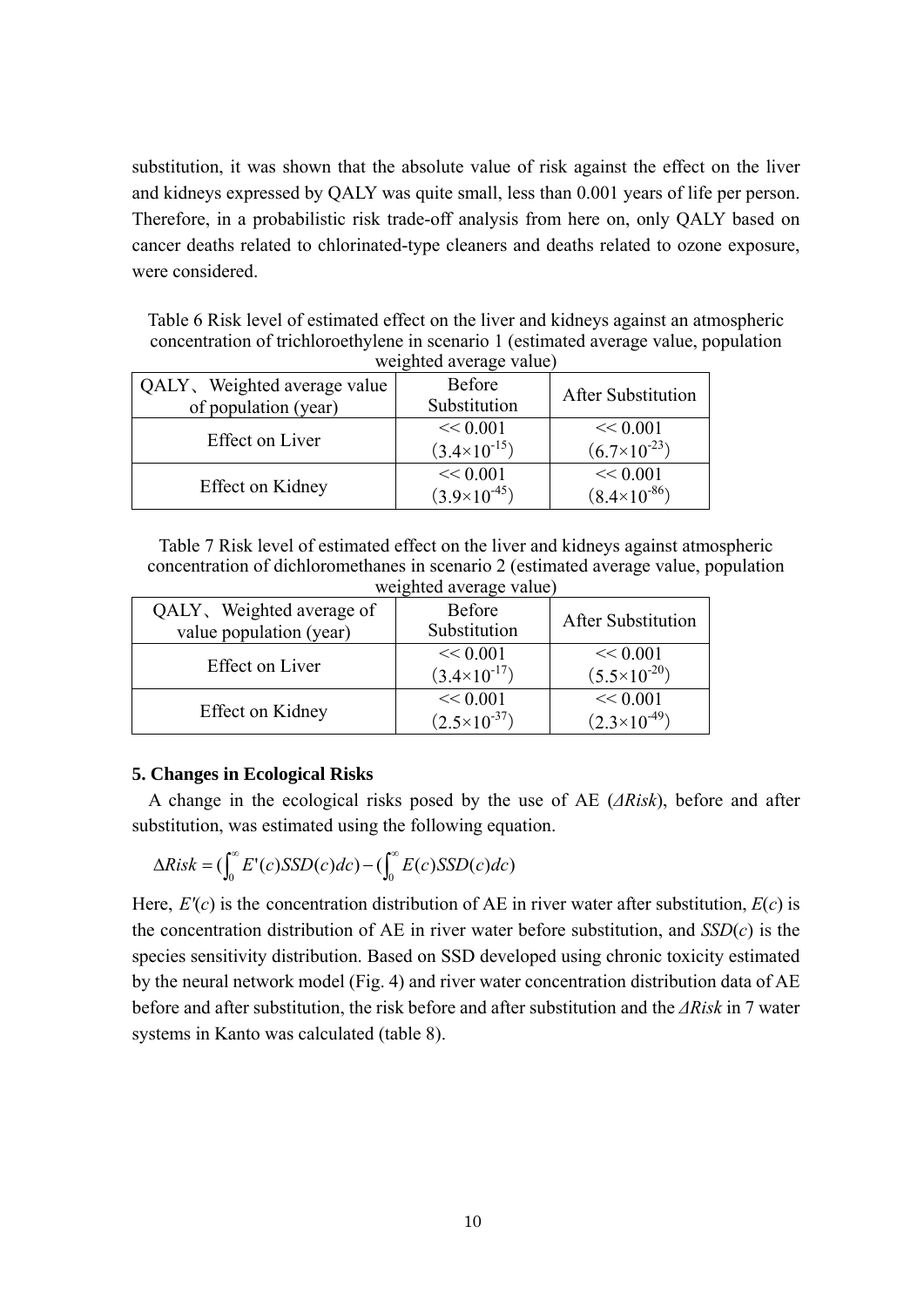

Fig. 4 Species sensitivity distribution developed from estimated chronic toxicity

|               | <b>TIVETS</b>        |                       |                                                                            |                                        |                                                      |  |  |
|---------------|----------------------|-----------------------|----------------------------------------------------------------------------|----------------------------------------|------------------------------------------------------|--|--|
|               |                      |                       | Risk (The Expected value of the ratio<br>of species that will be affected) | Incremental risk after<br>substitution |                                                      |  |  |
| River         | Scenario             | $2.5\%$ ile           | Geometric<br>Average                                                       | 97.5%ile                               | <b>Incremental Range</b>                             |  |  |
| Kuji          | Present<br>Condition | $8.63\times10^{-4}$   | $1.55 \times 10^{-5}$                                                      | $1.39\times10^{-7}$                    |                                                      |  |  |
| River         | Scenario(3)          | $8.63\times10^{-4}$   | $1.55 \times 10^{-5}$                                                      | $1.39\times10^{-7}$                    | No increase                                          |  |  |
|               | Scenario $(4)$       | $8.72 \times 10^{-4}$ | $1.57\times10^{-5}$                                                        | $1.41 \times 10^{-7}$                  | $2.34\times10^{-9}$ ~ 8.57×10 <sup>-6</sup>          |  |  |
| Naka          | Present<br>Condition | $1.33 \times 10^{-2}$ | $1.27 \times 10^{-3}$                                                      | $4.94 \times 10^{-5}$                  |                                                      |  |  |
| River         | Scenario(3)          | $1.34 \times 10^{-2}$ | $1.27 \times 10^{-3}$                                                      | $4.96 \times 10^{-5}$                  | $1.09\times10^{-7}$ ~ 2.03 × 10 <sup>-5</sup>        |  |  |
|               | Scenario $(4)$       | $1.34 \times 10^{-2}$ | $1.27 \times 10^{-3}$                                                      | $4.96 \times 10^{-5}$                  | $1.27\times10^{-7}$ ~ 2.04 × 10 <sup>-5</sup>        |  |  |
|               | Present<br>Condition | $6.82\times10^{-5}$   | $3.76 \times 10^{-7}$                                                      | $1.79\times10^{-9}$                    |                                                      |  |  |
| Tone<br>River | Scenario $(3)$       | $6.85\times10^{-5}$   | $3.78 \times 10^{-7}$                                                      | $1.81\times10^{-9}$                    | $1.26 \times 10^{-11}$ ~<br>$3.07 \times 10^{-7}$    |  |  |
|               | Scenario $(4)$       | $6.86 \times 10^{-5}$ | $3.79\times10^{-7}$                                                        | $1.80\times10^{-9}$                    | $1.66\times10^{-11}$ $\sim$<br>$4.01 \times 10^{-7}$ |  |  |
|               | Present<br>Condition | $9.58 \times 10^{-5}$ | $1.78\times10^{-7}$                                                        | $5.75 \times 10^{-10}$                 |                                                      |  |  |
| Ara<br>River  | Scenario $(3)$       | $1.02\times10^{-4}$   | $1.97\times10^{-7}$                                                        | $6.44 \times 10^{-10}$                 | $6.89\times10^{-11}$ $\sim$<br>$6.52\times10^{-6}$   |  |  |
|               | Scenario $(4)$       | $9.81\times10^{-5}$   | $1.84\times10^{-7}$                                                        | $5.98 \times 10^{-10}$                 | $2.32 \times 10^{-11}$ ~<br>$2.32\times10^{-6}$      |  |  |
| Tama          | Present<br>Condition | $7.58 \times 10^{-2}$ | $5.11 \times 10^{-3}$                                                      | $3.99 \times 10^{-4}$                  |                                                      |  |  |
| River         | Scenario(3)          | $8.08 \times 10^{-2}$ | $5.23 \times 10^{-3}$                                                      | $4.07\times10^{-4}$                    | $7.43\times10^{-6}$ $\sim$ 5.05 $\times10^{-3}$      |  |  |
|               | Scenario $(4)$       | $7.91 \times 10^{-2}$ | $5.16 \times 10^{-3}$                                                      | $4.00\times10^{-4}$                    | $6.61\times10^{-7}$ $\sim$ 3.36 $\times10^{-3}$      |  |  |
| <b>Tsuru</b>  | Present<br>Condition | $5.93\times10^{-3}$   | $8.74\times10^{-6}$                                                        | $2.47\times10^{-8}$                    |                                                      |  |  |
| mi<br>River   | Scenario(3)          | $5.68 \times 10^{-3}$ | $7.65 \times 10^{-6}$                                                      | $2.16 \times 10^{-8}$                  | No Increase                                          |  |  |
|               | Scenario $(4)$       | $5.75 \times 10^{-3}$ | $7.94\times10^{-6}$                                                        | $2.24 \times 10^{-8}$                  | No Increase                                          |  |  |

Table 8 Calculated results of the ecological risk before and after substitution in 7 Kanto rivers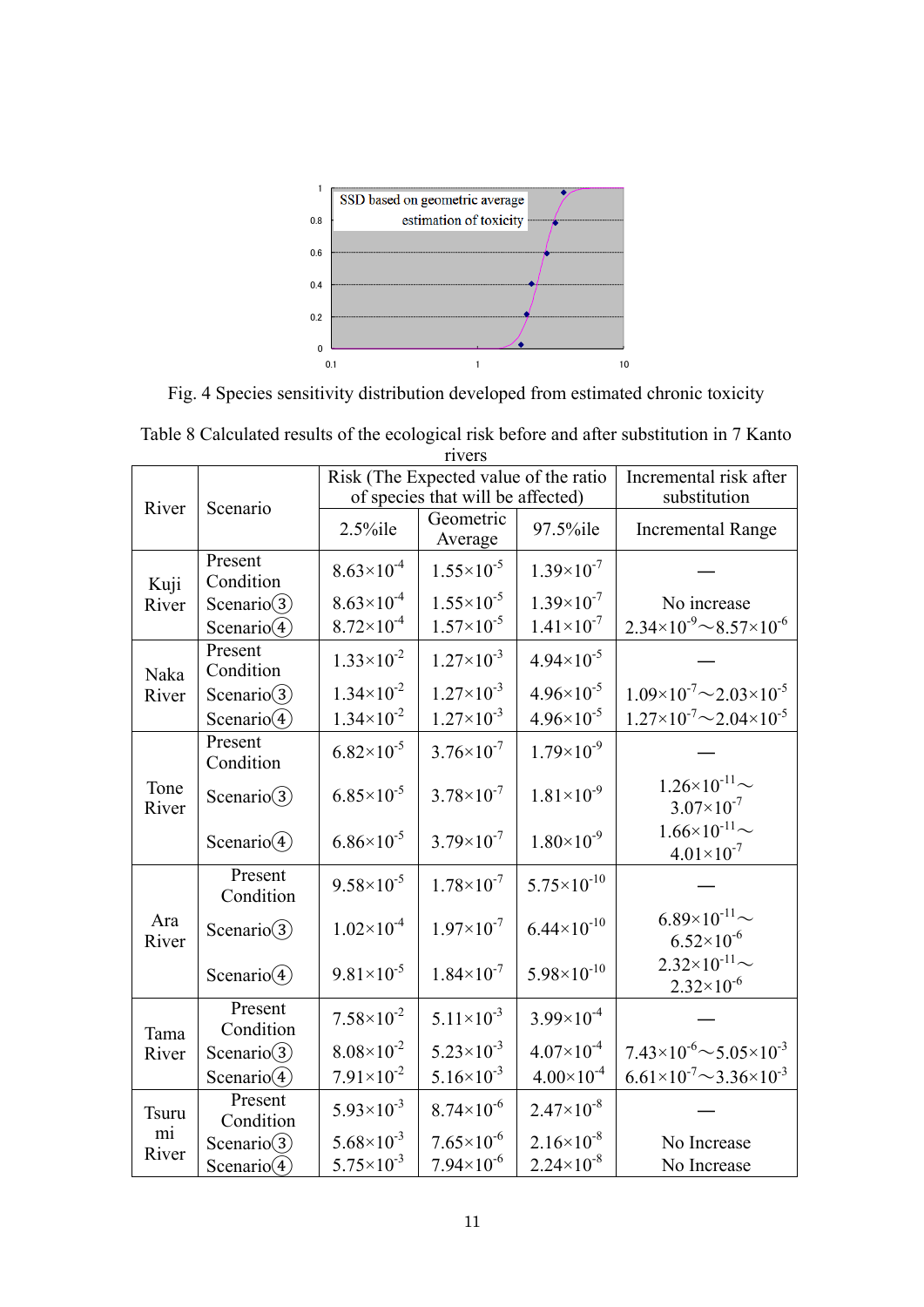|            | Present<br>Condition      | $2.80\times10^{-12}$ 1.71×10 <sup>-18</sup> 5.54×10 <sup>-19</sup> |                                                |
|------------|---------------------------|--------------------------------------------------------------------|------------------------------------------------|
| Saga<br>mi | Scenario $(3)$            | $4.93\times10^{-12}$ 3.60 $\times10^{-18}$ 9.18 $\times10^{-19}$   | $3.64\times10^{-19}$ ~<br>$2.13\times10^{-12}$ |
| River      | Scenario $\left(4\right)$ | $3.03\times10^{-12}$   $1.91\times10^{-18}$   $5.94\times10^{-19}$ | $4.01\times10^{-20}$ ~<br>$2.32\times10^{-13}$ |

From the geometric average values of risk given in table 8, the increment of AE risk before and after substitution in 2 scenarios was determined to be negligible for all rivers. Based on the geometric average, the ecological risk to each river was, in order: the Tama River>Naka River>Kuji River>Tsurumi River>Tone River>Ara River>Sagami River.

#### **6. Risk Trade-off Analysis**

The number of carcinogenic cases, (as a human health risk via inhalation from the atmosphere), and the number of deaths due to ozone need to be converted to "lost life expectancy," in order to express such values on a unified scale and assess the risk of trade-off. However, there is a great uncertainty as to the lost life expectancy from deaths related to an increased concentration of ozone, and the risk is therefore estimated as a distribution. The weight of evidence was considered for major parameters related to exposure and hazardousness and uncertainty was estimated as listed in table 9. This gave a distribution deemed appropriate for the parameters where uncertainty was judged to be medium or large. The distribution of saved life expectancy was calculated for each scenario afterwards.

Table 10 gives the calculated results. The 5th percentile of saved life expectancy distribution, (the median), was negative in scenario 2 (substitution from dichloromethane to n-decane), suggesting a high possibility that a risk trade-off may occur. Scenario 4 did not have parameters with a configured distribution, so the estimated saved life expectancy was also a distribution-less, single value.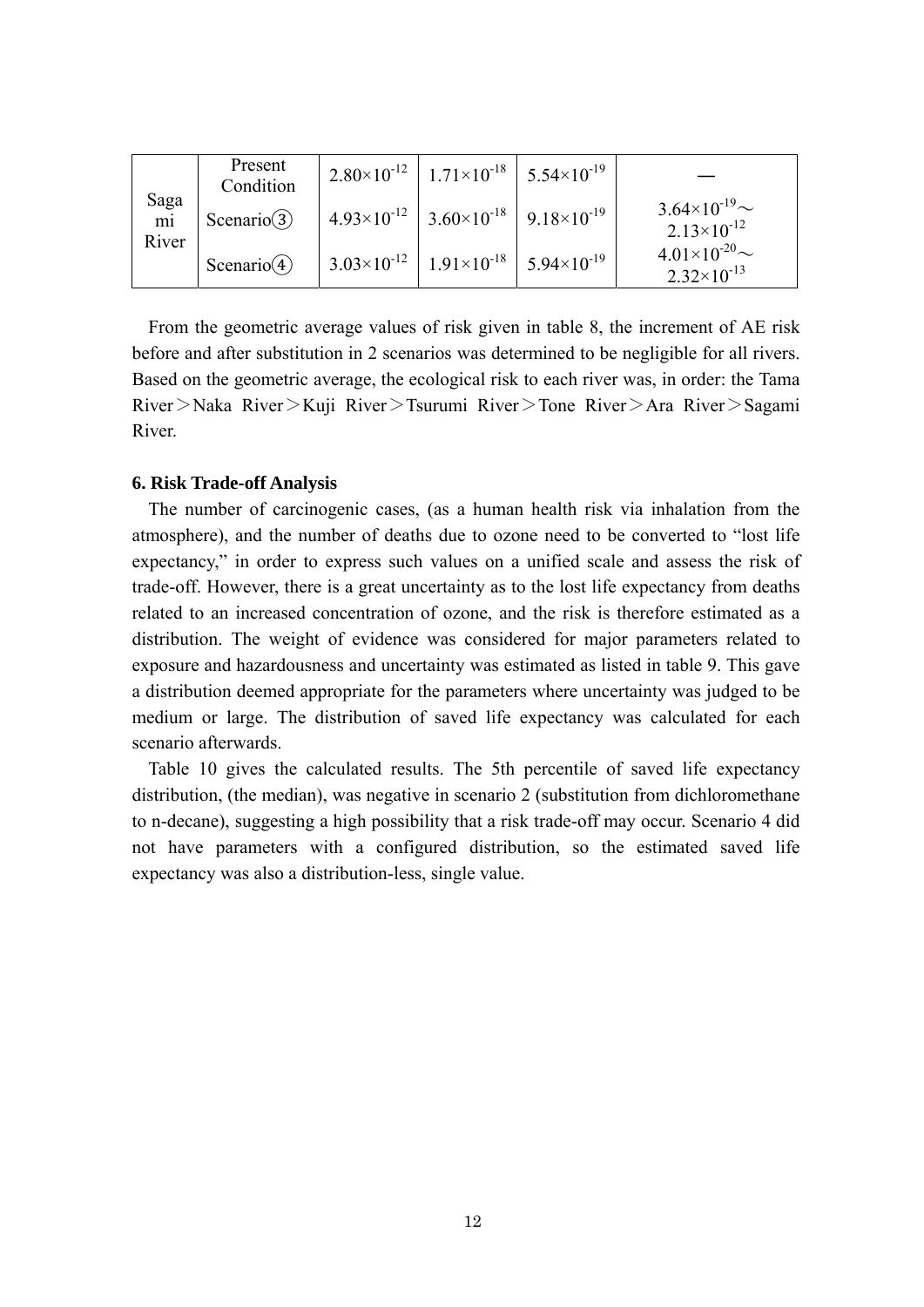| <b>Risk Assessments</b>                                                                              | Uncertai | Probability Density                                                                                                                                                   |
|------------------------------------------------------------------------------------------------------|----------|-----------------------------------------------------------------------------------------------------------------------------------------------------------------------|
|                                                                                                      | nty      | Function (PDF)                                                                                                                                                        |
| of n-decane<br>after<br>Amount<br>emissions<br>substituting the cleaner                              | Medium   | Estimated at section 2                                                                                                                                                |
| Atmospheric concentration estimate model                                                             | Low      | None                                                                                                                                                                  |
| Unit risk of carcinogenesis<br>due<br>to<br>chlorinated-type cleaners                                | Low      | None                                                                                                                                                                  |
| Rate of increase in deaths as concentrations<br>of ozone increase                                    | Medium   | Estimated<br>normal<br>distribution of the below<br>statistics<br>Average: $0.00020(ppb^{-1})$<br>Standard Deviation<br>$0.00005 (ppb^{-1})$                          |
| life<br>expectancy per<br>Lost<br>from<br>case<br>carcinogenesis due to chlorinated-type<br>cleaners | Low      | None (Set at approximately<br>1 case every 10 years)                                                                                                                  |
| Lost life expectancy per case of death due to<br>an increased concentration of ozone                 | High     | uniform<br>Estimated<br>log<br>distribution<br>the<br>statistics<br>listed below<br>Least value $: 0.00822$ years<br>(Equivalent to 3 days)<br>Maximum value : 1 year |

Table 9 Parameters used in risk assessment and Weight of Evidence of the model

Table 10 Distribution of saved life expectancy (years) in each scenario (Kanto, 2005)

| Scenario                         |  |                   |    | 5th percentile       | Median              | 95th percentile       |
|----------------------------------|--|-------------------|----|----------------------|---------------------|-----------------------|
| $(1)$ From                       |  | trichloroethylene | to | 0.13                 | 0.17                | 0.55                  |
| n-decane                         |  |                   |    |                      |                     |                       |
| $(2)$ From                       |  | dichloromethane   | to | $-0.28$              | $-0.021$            | 0.005                 |
| n-decane                         |  |                   |    |                      |                     |                       |
| 3) From trichloroethylene to AE  |  |                   |    | 0.15                 | 0.23                | 0.98                  |
| $(4)$ From dichloromethane to AE |  |                   |    | 7.46 $\times10^{-3}$ | $7.46\times10^{-3}$ | $7.46 \times 10^{-3}$ |
| (5) Recovery Unit Installed      |  |                   | on | 0.092                | 0.15                | 0.64                  |
| trichloroethylene                |  |                   |    |                      |                     |                       |
| $(6)$ Recovery                   |  | Unit Installed    | on | $4.1 \times 10^{-3}$ | $4.9\times10^{-3}$  | $5.6 \times 10^{-3}$  |
| dichloromethane                  |  |                   |    |                      |                     |                       |

(Sampling: Latin hypercube, sample size=500, number of tests =  $5000$ , precision control (reliability): 99%)

Sensitivity (rate of contribution to variance) of each of the estimated parameters for saved life expectancy was analyzed. "Saved life expectancy per case of increased number of deaths by increased ozone concentration" was highly sensitive for all scenarios, exceeding 90%. However, contributions were small from parameters related to the amount of emissions in the cleaning process, such as cooling temperature and wind speed.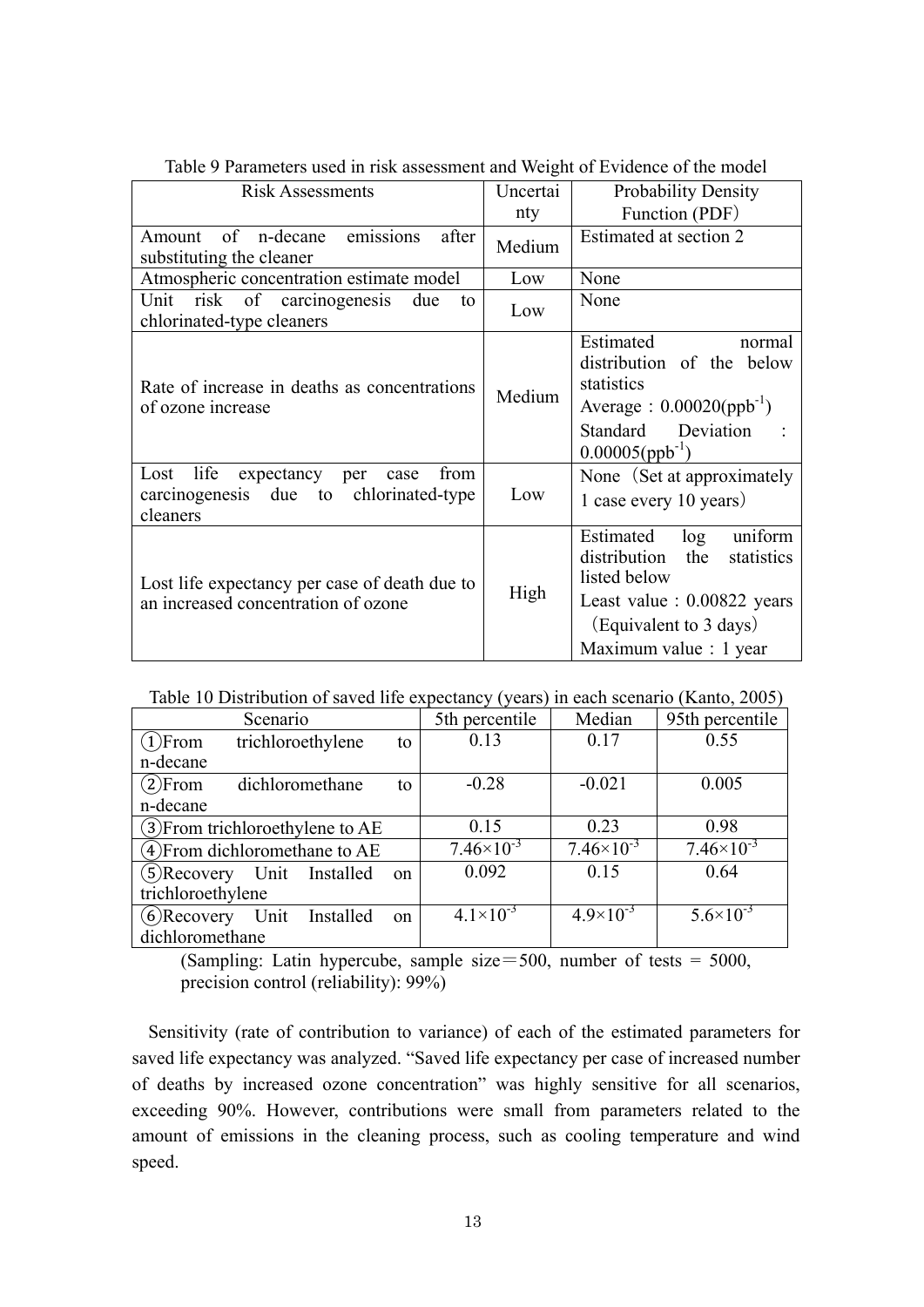Table 11 lists the estimated values for cost increment for implemented measures in each scenario. A negative value for the cost means that the cleaner purchase cost has decreased (amount used or unit cost decreases) by using the implemented measure. The distribution of cost needed to save 1 year of life expectancy was estimated by the Monte Carlo method. Cost was assumed to be a triangular distribution where the arithmetic average value of the minimum and maximum range of annual costs was the maximum value. Table 12 gives the results.

| Scenario               | <b>Initial Cost</b><br>[100 million yen] | <b>Running Cost</b><br>(Including cleaner)<br>costs)<br>[100 million]<br>yen/year] | <b>Annual Cost</b><br>[100 million]<br>yen/year] |
|------------------------|------------------------------------------|------------------------------------------------------------------------------------|--------------------------------------------------|
| $\mathbf{1}$           | $60 \sim 105$                            | $-4\sim3$                                                                          | $1^{\sim}12$                                     |
| $\left 2\right\rangle$ | $82^{\sim}144$                           | $-1\sim9$                                                                          | $6 \sim 21$                                      |
| $\left(3\right)$       | $38^{\sim}150$                           | $49 - 81$                                                                          | $52 - 94$                                        |
| $\left( 4\right)$      | $51 - 206$                               | $27 - 72$                                                                          | $32 - 89$                                        |
| $\mathbf{5}$           | $120 \sim 188$                           | $-9 - -8$                                                                          | $1\sim8$                                         |
| 6                      | $165 \sim 257$                           | $-10$ $\sim$ -8                                                                    | $4 \sim 14$                                      |

Table 11 Estimated cost of mitigation measures for each scenario

Table 12 Cost of saving a year of estimated life expectancy in each scenario (hundred million yen/year)

| Scenario | 5th percentile | Median | 95th percentile |  |  |
|----------|----------------|--------|-----------------|--|--|
|          |                | 33     |                 |  |  |
|          | *              | $*1$   | *               |  |  |
| 3        |                | 310    | 530             |  |  |
| 4        | 5,500          | 8,100  | 11,000          |  |  |
| 5        | 6.0            | 26     |                 |  |  |
| 6        | ,100           | ,900   | 2,700           |  |  |

\*1) Not shown since the distribution included negative values

(Sampling: Latin hypercube, sample size  $= 500$ , number of tests  $= 5000$ , precision control (reliability): 99%)

The cost of saving a year of life expectancy varied greatly between scenarios. The cost effectiveness was higher for the trichloroethylene scenarios (1, 3, and 5) than for the dichloromethane scenarios (2, 4, and 6). A comparison of the cost-effectiveness of the substitution and recovery unit implementation scenarios for trichloroethylene (1, 3, and 5), showed it was more cost-effective to substitute n-decane (1) and to implement a recovery unit (5). However, it was less cost-effective to substitute with AE (3).

A comparison of the dichloromethane scenarios (2, 4, and 6) showed that the implementation of a recovery unit (6) was the most highly cost-effective solution, while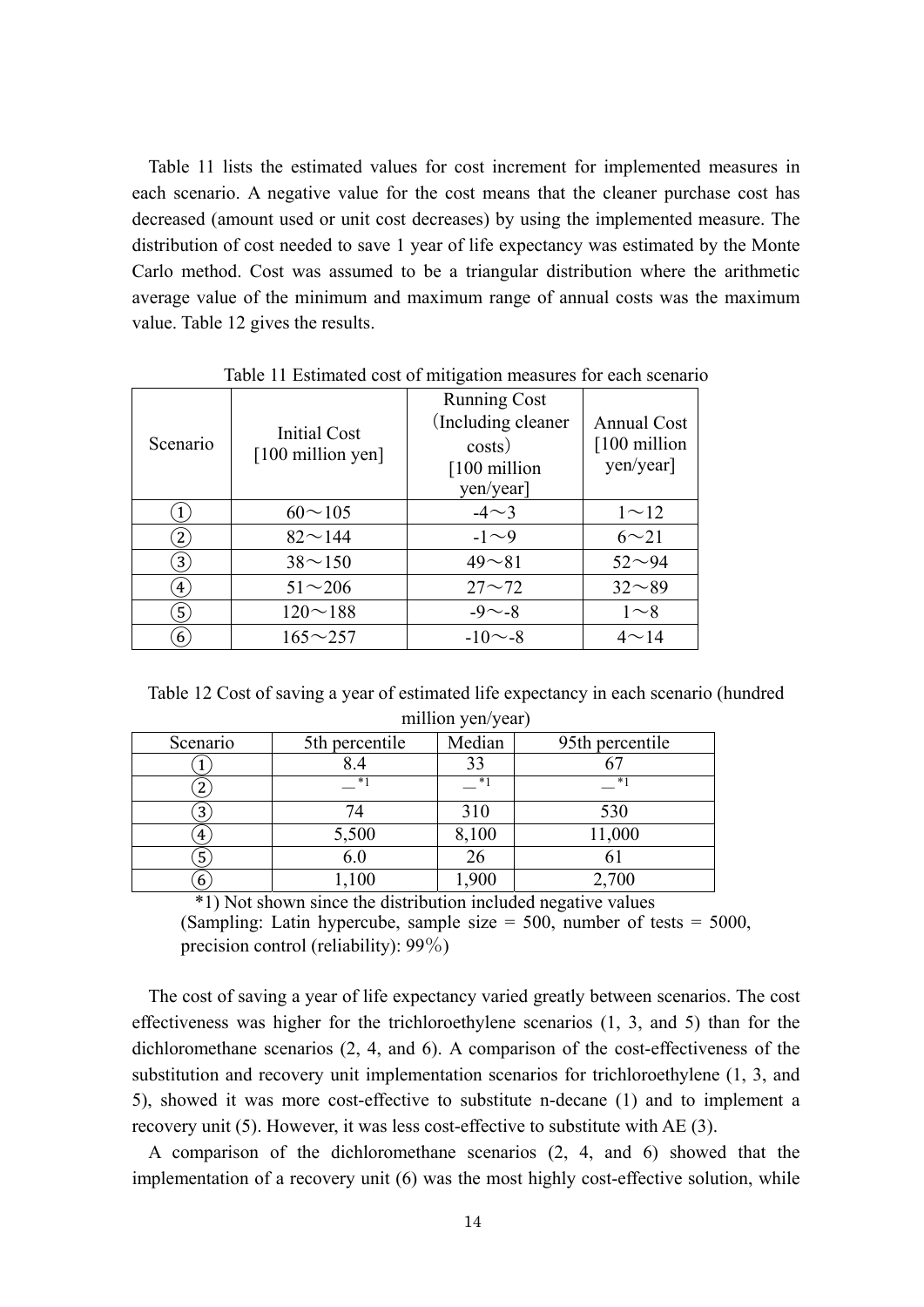substituting with AE  $(4)$  was the least cost-effective. When substituting with n-decane  $(2)$ , part of the distribution of cost for saving a year of life expectancy is negative, since the saved life expectancy itself has the possibility of being negative, implying that the risk may be increased by paying the costs.

The results presented in this risk trade-off assessment are with the assumption that all businesses in the Kanto region substitute simultaneously. The report is not intended to provide an ex-post evaluation of an actually implemented substitution case. It is intended to illustrate the overall perspective of a risk trade-off analysis, and to show element technologies and the combination of element technologies necessary for analyzing a risk trade-off.

Because the level of the risk to human health from chlorinated-type cleaners is very low to begin with, a rise in the risk to human health through the contribution of ozone (a secondary product) concentration from the use of substituted hydrocarbon type cleaners is a concern. An analysis of the risk trade-off in substituting dichloromethane shows the need to carefully assess in advance whether it actually mitigates the risk to human health. It is noted that the ecological risk related to an AE increment would not be very large.

#### **References**

- Bell M.L., Peng, R.D., Dominici, F. (2006) The exposure-response curve for ozone and risk of mortality and the adequacy of current ozone regulations. Environ. Health Perspect., 114(4):532-536.
- Criteria Group for Occupational Standards (1983) Scientific Basis for Swedish Occupational Standards IV. Natl. Board Occupational Safety and Health, Sweden, pp 161-169.
- Dominici F., McDermott, A., Zeger, S.L., Samet, J.M.(2003) Airborne particulate matter and mortality: timescale effects in four US cities. American Journal of Epidemioly 157(12):1055-65.
- Gamo, M., Oka, T., Nakanishi, J. (1996) Expression of carcinogenic risks by lost life expectancy through exposure to carcinogens—conversions using life table—. Journal of Society of Environmental Science, Japan 9, 1-8.
- Japan Soap and Detergent Association HP (2010) Microbial Breakdown in Sewage Treatment Plants, http://jsda.org/w/01\_katud/a\_seminar012.html
- Jerrett, M., Burnett, R.T., Pope, C.A. III, Ito, K., Thurston, G., Krewski, D., Shi, Y., Calle, E., Thun, M. Thun (2009) Long-Term Ozone Exposure and Mortality. The new England Journal of Medicine 360(11):1085-1095. http://content.nejm.org/cgi/content/abstract/360/11/1085 (Accessed 2010/01)
- Lin, B. L., Tokai, A., Yoshida, K., Tominaga, M., Nakanishi, J. (2003) Proposal for ecological risk assessment method at a fish population level -a case study for evaluating a killifish population by 4-nonylphenol-, Journal of Japan Society on Water Environment, 26, 575-582.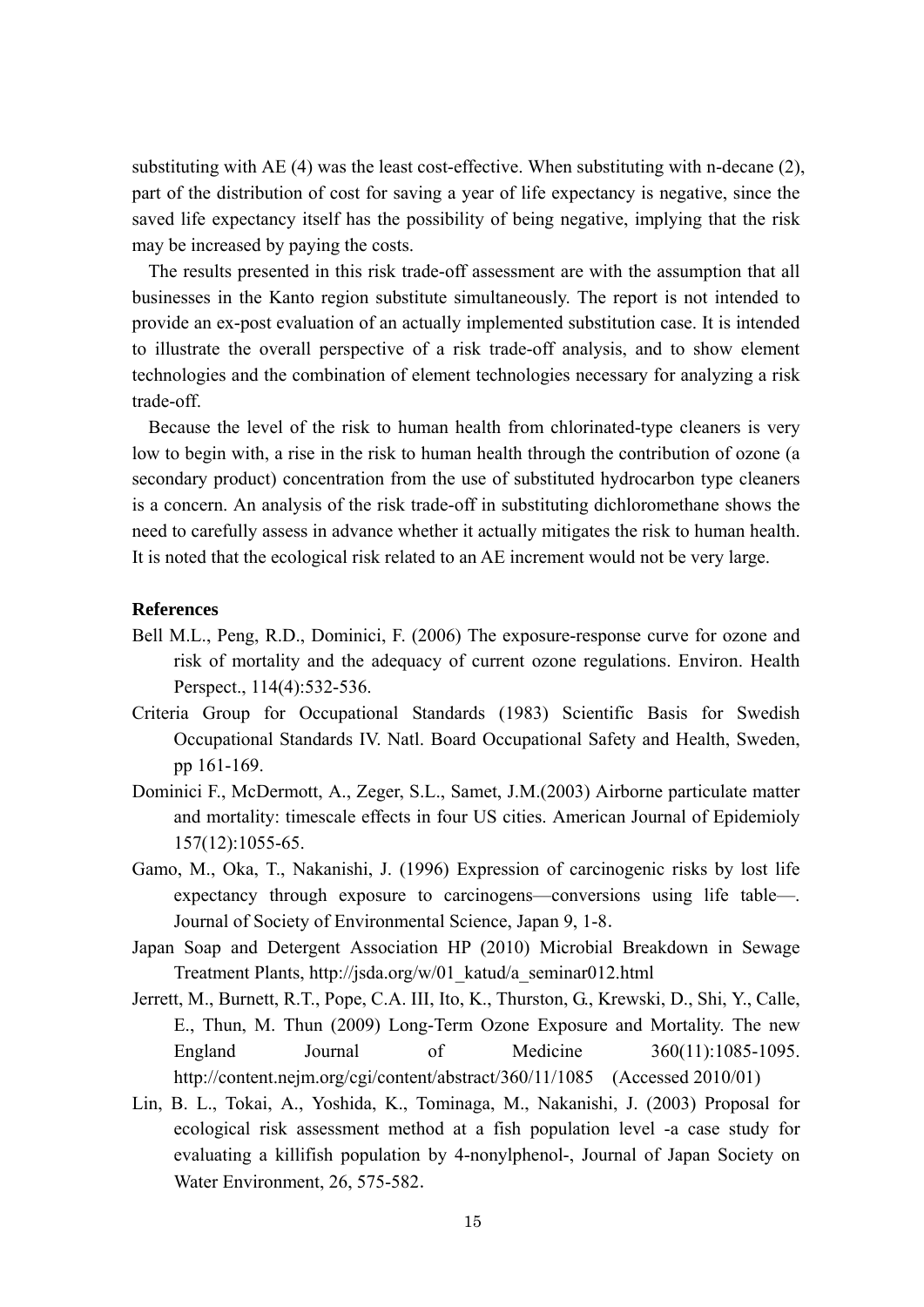- Lin, B. L. (2006) Ecological risk assessment of chemical substance for sustainable ecosystem and its management. Journal of Environmental Information Science, 34(4), 16-23.
- Lin, B.L., Tokai, A., Nakanishi, J. (2005) Approaches for establishing predicted-no-effect concentration for population-level ecological risk assessment in the context of chemical substances management. Environ. Sci. and Technol., 39(13): 4833-4840.
- METI (2007) Details of Emission Quantity Estimating Method of Emission Not Reported in PRTR 2005, 1. Emission Quantity from Businesses Below Threshold in the Targeted Industries, I. Estimating Method of Emission Quantity for Each Emission Source, (4) Industrial Cleaners Etc., Ministry of Economy, Trade and Industry & Ministry of the Environment, Tokyo (in Japanese)
- Müller, M.T., Zehnder, A.J.B., Escher, B.I. (1999). Liposome–water and octanol–water partitioning of alcohol ethoxylates. Environ. Toxicol. and Chem., 18(10): 2191–2198.
- Nakanishi, J., Inoue, K. (2005) Risk Assessment Document Series 4 Dichloromethane, Maruzen Co.
- Nakanishi, J., Lin, B. L. (2007) Risk Assessment Document Series 14 Alcohol Ethoxylate (Detergent), Maruzen Co.
- Nakanishi, J., Ishikawa, Y., Kawasaki, H. (2008) Risk Assessment Document Series 15 Chloroform, Maruzen Co.
- Nakanishi, J., Kajiwara, H., Kawasaki, H. (2008) Risk Assessment Document Series 22 Trichloroethylene, Maruzen Co.
- Nakanishi, J., Shinozaki, H., Inoue, K. (2009) Risk Assessment Document Series 24 Ozone -Photochemical Oxidant-, Maruzen Co.
- National Research Council (2008) Estimating Mortality Risk Reduction and Economic Benefits from Controlling Ozone Air Pollution. National Academies Press.
- NEDO (2010) Emission Scenario Document on Industrial Cleaners, December 2010, New Energy and Industrial Technology Development Organization.
- Stone, M. (1974) Cross-Validatory Choice and Assessment of Statistical Predictions. Journal of the Royal Statistical Society Series B, 36(2): 111-147.
- US EPA (1997) National Ambient Air Quality Standards for Ozone. 62FR38856. Federal Register.

http://frwebgate.access.gpo.gov/cgi-bin/getpage.cgi?position=all&page=38856&db name=1997 register (Accessed 2010/01)

- US EPA (2008) US Environmental Protection Agency, Final Ozone NAAQS Regulatory Impact Analysis. http://www.epa.gov/ttnecas1/regdata/RIAs/tableofcontents.pdf (Accessed 2010/01)
- VOC Inventory (2008) Regarding the Volatile Organic Compound (VOC) Inventory (Report) Additional Volume, Volatile Organic Compound (VOC) Emission Inventory (2006 Emissions) March 2008, Air Environment Division,